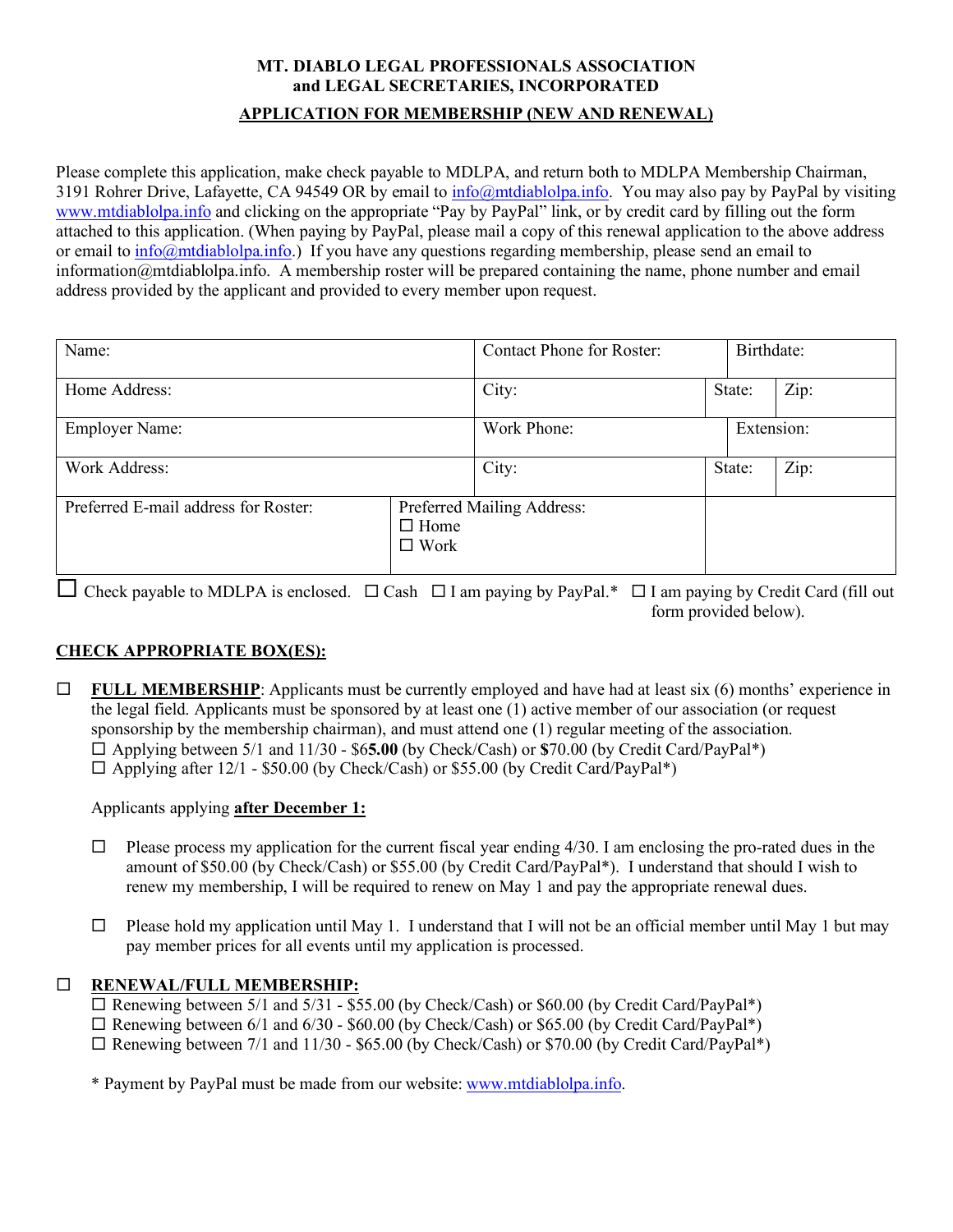**APPLICATION FOR STUDENT MEMBERSHIP**: Persons studying to become employed in the legal field are eligible for student membership in the Association. Said Student Members shall be allowed to participate in the activities of the Association, including serving on committees, but shall not be entitled to hold an elected office. Student Members are ineligible for the MDLPA and LSI Scholarships. Student Membership includes membership in Legal Secretaries, Inc. ("LSI").

#### **Please provide verification of enrollment. [NOTE: If you qualify for general membership, you cannot apply for student membership.]**

 $\Box$  Applying between 5/1 and 11/30 - \$50.00 (by Check/Cash) or \$52.50 (by Credit Card/PayPal\*)

 $\Box$  Applying after 12/1 - \$40.00 (by Check/Cash) or \$42.50 (by Credit Card/PayPal\*)

Student Applicants applying **after December 1:** 

- $\Box$  Please process my application for the current fiscal year ending 4/30. I am enclosing the pro-rated dues in the amount of \$40.00 (by Check/Cash) or \$42.50 (by Credit Card/PayPal\*). I understand that membership renewals occur on May 1 and if I want to renew my membership, I will be required to renew on May 1 and pay the appropriate renewal dues.
- $\Box$  Please hold my application until May 1. I am enclosing \$50.00 (by Check/Cash) or \$52.50 (by Credit Card/PayPal\*). I understand that I will not be an official member until May 1 but may pay member prices for all events until my application is processed.

## **RENEWAL/STUDENT MEMBERSHIP:**

 $\Box$  Renewing between 5/1 and 5/31 - \$45.00 (by Check/Cash) or \$47.50 (by Credit Card/PayPal\*)

Renewing between 6/1 and 6/30 - \$47.50 (by Check/Cash) or \$50.00 (by Credit Card/PayPal\*)

 $\Box$  Renewing between 7/1 and 11/30 - \$50.00 (by Check/Cash) or \$52.50 (by Credit Card/PayPal\*)

\* Payment by PayPal must be made from our website: [www.mtdiablolpa.info.](http://www.mtdiablolpa.info/)

 **APPLICATION FOR ASSOCIATE MEMBERSHIP**: Persons who do not qualify for General Membership or Student Membership may join our Association as an Associate Member. Said Associate Members shall be allowed to participate in the activities of the Association, including serving on committees, but shall not be entitled to hold elected office. Associate Members are ineligible for the MDLPA and LSI Scholarships. Associate Membership includes membership in Legal Secretaries, Inc. ("LSI"). **[NOTE: If you qualify for general membership, you cannot apply for associate membership.]**

 $\Box$  Applying between 5/1 and 11/30 - \$50.00 (by Check/Cash) or \$52.50 (by Credit Card/PayPal\*)

 $\Box$  Applying after 12/1 - \$40.00 (by Check/Cash) or \$42.50 (by Credit Card/PayPal\*)

Associate Applicants applying **after December 1:** 

- $\Box$  Please process my application for the current fiscal year ending 4/30. I am enclosing the pro-rated dues in the amount of \$40.00 (by Check/Cash) or \$42.50 (by Credit Card/PayPal\*). I understand that membership renewals occur on May 1 and if I want to renew my membership, I will be required to renew on May 1 and pay the appropriate renewal dues.
- $\Box$  Please hold my application until May 1. I am enclosing \$50.00 (by Check/Cash) or \$52.50 (by Credit Card/PayPal\*). I understand that I will not be an official member until May 1 but may pay member prices for all events until my application is processed.

## **RENEWAL/ASSOCIATE MEMBERSHIP:**

 $\square$  Renewing between 5/1 and 5/31 - \$45.00 (by Check/Cash) or \$47.50 (by Credit Card/PayPal\*)

 $\Box$  Renewing between 6/1 and 6/30 - \$47.50 (by Check/Cash) or \$50.00 (by Credit Card/PayPal\*)

 $\Box$  Renewing between 7/1 and 11/30 - \$50.00 (by Check/Cash) or \$52.50 (by Credit Card/PayPal\*)

\* Payment by PayPal must be made from our website: [www.mtdiablolpa.info.](http://www.mtdiablolpa.info/)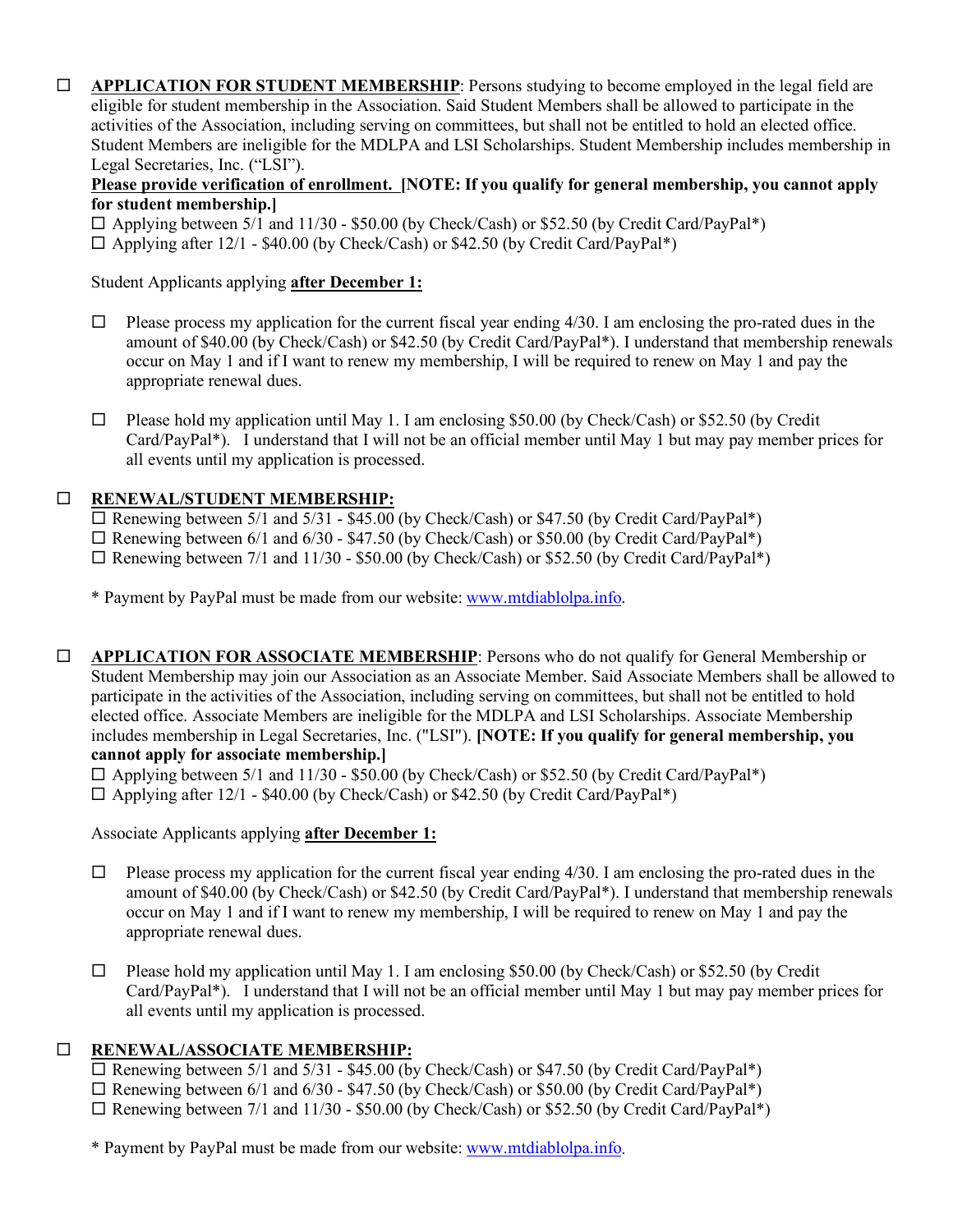#### **CODE OF ETHICS**

#### **Members of Legal Secretaries, Incorporated, are bound by the objectives of this Association and the standards of conduct required of the legal profession:**

It shall be the duty of each member of Legal Secretaries, Incorporated, to observe all laws, rules and regulations now and hereafter in effect relating to confidentiality and privileged communication, acting with loyalty, integrity, competence and diplomacy, in accordance with the highest standards of professional conduct.

#### **I have read and agree to be bound by the Code of Ethics of Legal Secretaries, Incorporated, as set forth above.**

| <b>Signature of Applicant:</b> |                                                           |                                | Date:                                        |
|--------------------------------|-----------------------------------------------------------|--------------------------------|----------------------------------------------|
| <b>Sponsor:</b>                |                                                           |                                |                                              |
|                                | $\Box$ I would like the Membership Chair to be my sponsor |                                |                                              |
| PLEASE CHECK YOUR SPECIALTY:   |                                                           |                                |                                              |
| $\Box$ Administrative          | $\Box$ Business/Corporate                                 | Litigation<br>⊔                | $\Box$ No Specialty                          |
| $\Box$ Appeal                  | Criminal<br>$\Box$                                        | $\Box$ Probate/Estate Planning | $\Box$ Other                                 |
| $\Box$ Arbitration             | $\Box$ Family                                             | <b>Real Estate</b><br>$\Box$   |                                              |
| $\Box$ Bankruptcy              | $\Box$ Law Office Management                              | Tax<br>$\Box$                  |                                              |
|                                | YEARS WORKED IN THE LEGAL PROFESSION:                     |                                |                                              |
| $\Box$ 0-6 months              | $\Box$ 6 mos. - 2 years $\Box$ 2 - 5 years                | $\Box$ 6 – 10 years            | $\Box$ Over 10 years<br>$\Box$ Over 20 years |
| <b>FOR BOARD USE ONLY:</b>     |                                                           |                                |                                              |
| <b>Application Received:</b>   | Payment Received (date &                                  | Application and check          | Approved by Board:                           |

| Application Received: | Payment Received (date & | Application and check      | Approved by Board: |
|-----------------------|--------------------------|----------------------------|--------------------|
|                       | amount):                 | forward to Treasurer, copy |                    |
|                       |                          | to President:              |                    |
|                       |                          |                            |                    |

# **Please indicate your hobbies or talents: \_\_\_\_\_\_\_\_\_\_\_\_\_\_\_\_\_\_\_\_\_\_\_\_\_\_\_\_\_\_\_\_\_\_\_\_\_\_\_\_\_\_\_\_\_\_\_\_\_\_\_\_\_\_\_\_\_\_\_\_\_\_\_\_**

#### **How did you hear about Mt. Diablo LPA? \_\_\_\_\_\_\_\_\_\_\_\_\_\_\_\_\_\_\_\_\_\_\_\_\_\_\_\_\_\_\_\_\_\_\_\_\_\_\_\_\_\_\_\_\_\_\_\_\_\_\_\_\_\_\_\_\_\_\_\_**

#### **FOR BOARD USE ONLY:**

| <b>Application Received:</b> | Payment Received (date & | Application and check      | Approved by Board: |
|------------------------------|--------------------------|----------------------------|--------------------|
|                              | amount):                 | forward to Treasurer, copy |                    |
|                              |                          | to President:              |                    |
|                              |                          |                            |                    |
| Approved by Membership:      | Meeting Attended:        | Initiated:                 |                    |
|                              |                          |                            |                    |
|                              |                          |                            |                    |
|                              |                          |                            |                    |